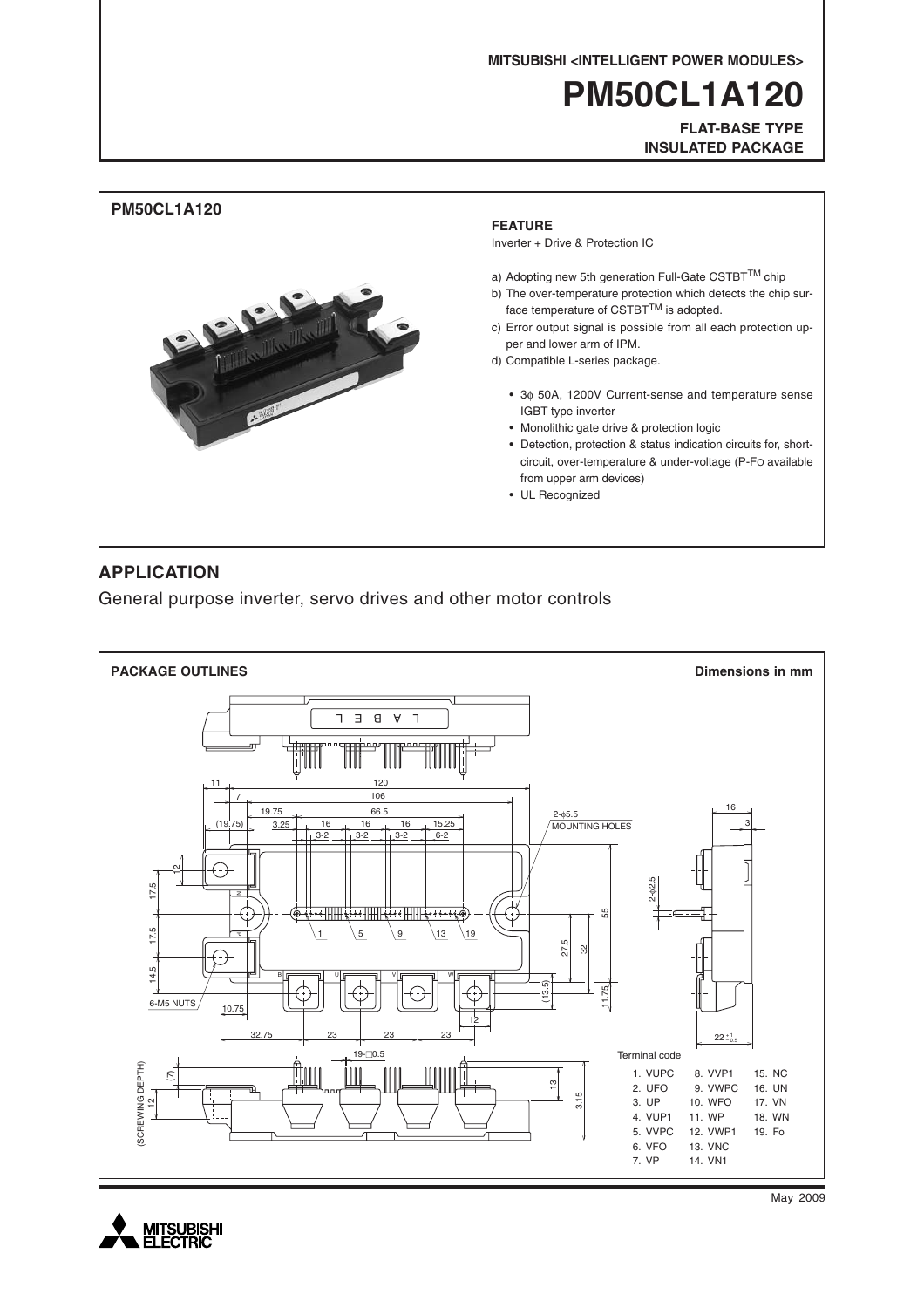**FLAT-BASE TYPE INSULATED PACKAGE**



### **MAXIMUM RATINGS** (T<sub>j</sub> = 25°C, unless otherwise noted) **INVERTER PART**

| Symbol      | Parameter                    | Condition                      | Ratings         | Unit        |
|-------------|------------------------------|--------------------------------|-----------------|-------------|
| <b>VCES</b> | Collector-Emitter Voltage    | $VD = 15V$ . $VCIN = 15V$      | 1200            |             |
| ±IC         | <b>Collector Current</b>     | $TC = 25^{\circ}C$<br>(Note-1) | 50              | A           |
| ±ICP        | Collector Current (Peak)     | $TC = 25^{\circ}C$             | 100             | A           |
| <b>Pc</b>   | <b>Collector Dissipation</b> | (Note-1<br>$TC = 25^{\circ}C$  | 462             | W           |
|             | Junction Temperature         |                                | $-20 \sim +150$ | $^{\circ}C$ |

\*: TC measurement point is just under the chip.

#### **CONTROL PART**

| Symbol      | Parameter                          | Condition                                                      | Ratings | Unit          |
|-------------|------------------------------------|----------------------------------------------------------------|---------|---------------|
| <b>VD</b>   | Supply Voltage                     | Applied between: VUP1-VUPC, VVP1-VVPC<br>VWP1-VWPC, VN1-VNC    | 20      | $\mathcal{U}$ |
| <b>VCIN</b> | Input Voltage                      | Applied between: UP-VUPC, VP-VVPC, WP-VWPC<br>UN . VN . WN-VNC | 20      | $\mathsf{V}$  |
| <b>VFO</b>  | <b>Fault Output Supply Voltage</b> | Applied between: UFO-VUPC, VFO-VVPC, WFO-VWPC<br>FO-VNC        | 20      |               |
| <b>IFO</b>  | <b>Fault Output Current</b>        | Sink current at UFO, VFO, WFO, FO terminals                    | 20      | mA            |

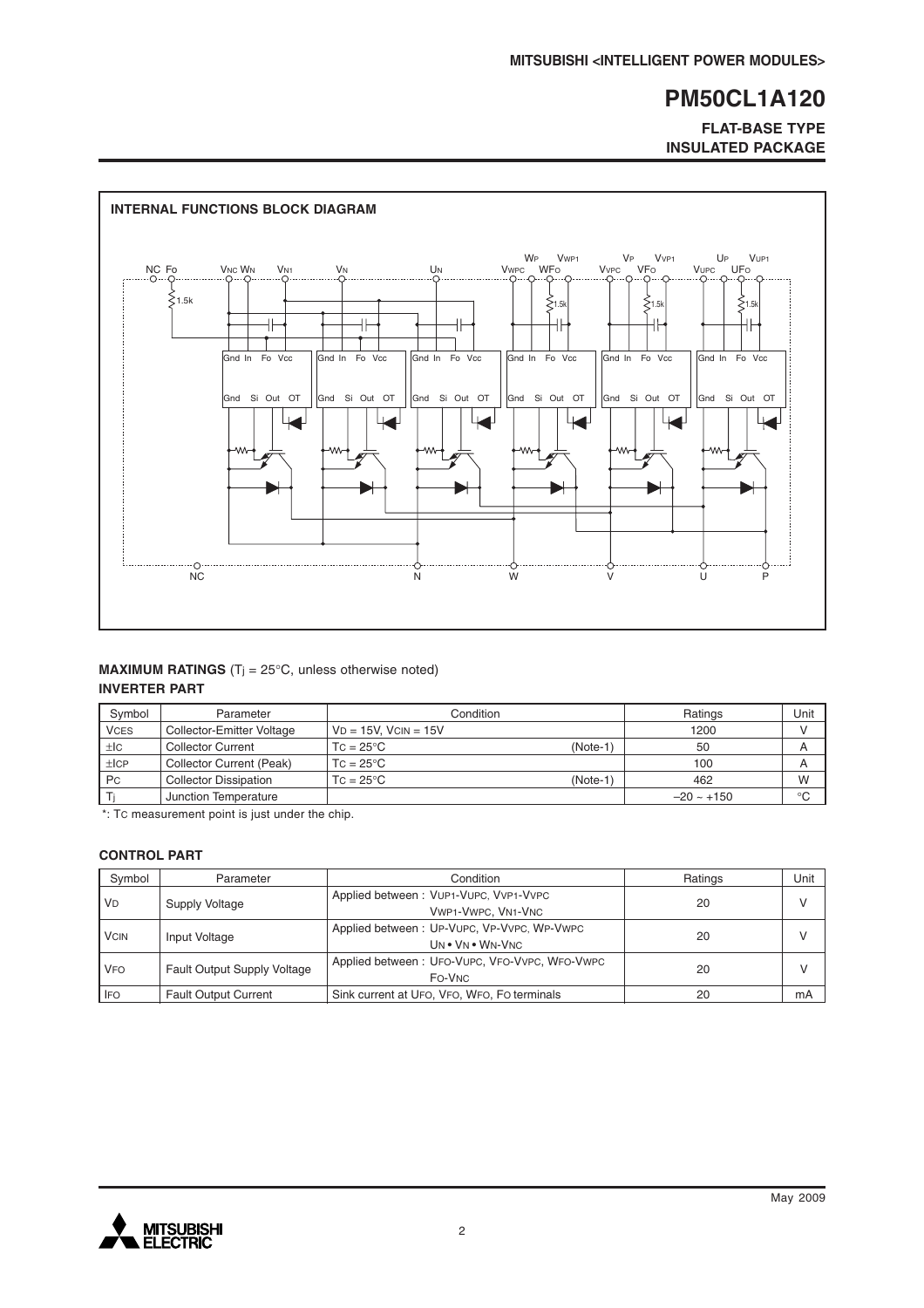### **FLAT-BASE TYPE INSULATED PACKAGE**

#### **TOTAL SYSTEM**

| Symbol     | Parameter                         | Condition                                                        | Ratings         | Unit |
|------------|-----------------------------------|------------------------------------------------------------------|-----------------|------|
| VCC(PROT)  | Supply Voltage Protected by<br>SC | $VD = 13.5 - 16.5V$<br>Inverter Part, $Ti = +125^{\circ}C$ Start | 800             |      |
| VCC(surge) | Supply Voltage (Surge)            | Applied between: P-N, Surge value                                | 1000            |      |
| Tstg       | Storage Temperature               |                                                                  | $-40 \sim +125$ | °C   |
| Viso       | <b>Isolation Voltage</b>          | 60Hz, Sinusoidal, Charged part to Base, AC 1 min.                | 2500            | Vmms |

### **THERMAL RESISTANCES**

|                     |                                   | Condition                          |            |      |      |       |                    |
|---------------------|-----------------------------------|------------------------------------|------------|------|------|-------|--------------------|
| Symbol<br>Parameter |                                   |                                    |            | Min. | Typ. | Max.  | Unit               |
| $Rth(i-c)Q$         | Junction to case Thermal          | Inverter IGBT part (per 1 element) | $(Note-1)$ |      |      | 0.27  |                    |
| $Rth(i-c)F$         | Resistances                       | Inverter FWDi part (per 1 element) | $(Note-1)$ |      |      | 0.47  | $\rm ^{\circ}$ C/W |
| $Rth(c-f)$          | <b>Contact Thermal Resistance</b> | Case to fin, (per 1 module)        |            |      |      |       |                    |
|                     |                                   | Thermal grease applied             | $(Note-1)$ |      |      | 0.038 |                    |

\* If you use this value, Rth(f-a) should be measured just under the chips.

| (Note-1) Tc (under the chip) measurement point is below. |     |             |             |             |             |             |             |             |        | (unit : mm) |             |             |             |
|----------------------------------------------------------|-----|-------------|-------------|-------------|-------------|-------------|-------------|-------------|--------|-------------|-------------|-------------|-------------|
|                                                          | arm |             | UP          | VP          |             | <b>WP</b>   |             |             | UN     | VN          |             | <b>WN</b>   |             |
| axis                                                     |     | <b>IGBT</b> | <b>FWDi</b> | <b>IGBT</b> | <b>FWDi</b> | <b>IGBT</b> | <b>FWDi</b> | <b>IGBT</b> | FWDi   | <b>IGBT</b> | <b>FWDi</b> | <b>IGBT</b> | <b>FWDi</b> |
|                                                          |     | 28.6        | 28.6        | 65.4        | 65.4        | 87.4        | 87.4        | 38.6        | 38.6   | 54.6        | 54.6        | 76.6        | 76.6        |
|                                                          |     | $-8.4$      | 0.2         | $-8.4$      | 0.2         | $-8.4$      | 0.2         | 6.8         | $-1.8$ | 6.8         | $-1.8$      | 6.8         |             |



Bottom view

#### **ELECTRICAL CHARACTERISTICS** (Tj = 25°C, unless otherwise noted) **INVERTER PART**

|              |                                     | Condition                                    |          |                     |     | Unit |      |    |
|--------------|-------------------------------------|----------------------------------------------|----------|---------------------|-----|------|------|----|
| Symbol       | Parameter                           |                                              |          |                     |     | Typ. | Max. |    |
|              | <b>Collector-Emitter Saturation</b> | $VD = 15V$ , $IC = 50A$                      |          | $Ti = 25^{\circ}C$  |     | 1.65 | 2.15 |    |
| VCE(sat)     | Voltage                             | $VCN = OV, Pulsed$                           | (Fig. 1) | $Ti = 125^{\circ}C$ |     | 1.85 | 2.35 | V  |
| <b>VEC</b>   | <b>FWDi Forward Voltage</b>         | $-IC = 50A$ , $VD = 15V$ , $VCIN = 15V$      |          | (Fig. 2)            |     | 2.3  | 3.3  | v  |
| ton          |                                     |                                              |          |                     | 0.3 | 0.8  | 2.0  |    |
| trr          |                                     | $VD = 15V$ , $VCIN = OV \leftrightarrow 15V$ |          |                     |     | 0.3  | 0.8  |    |
| $tc($ on $)$ | Switching Time                      | $Vcc = 600V$ , $lc = 50A$                    |          |                     |     | 0.4  | 1.0  | us |
| toff         |                                     | $T_i = 125^{\circ}C$                         |          |                     |     | 1.2  | 2.8  |    |
| tc(off)      |                                     | Inductive Load                               |          | (Fig. 3, 4)         |     | 0.4  | 1.2  |    |
| <b>ICES</b>  | Collector-Emitter Cutoff            |                                              |          | $T_i = 25^{\circ}C$ |     |      |      |    |
|              | Current                             | $VCE = VCES, VD = 15V$                       | (Fig. 5) | $Ti = 125^{\circ}C$ |     |      | 10   | mA |

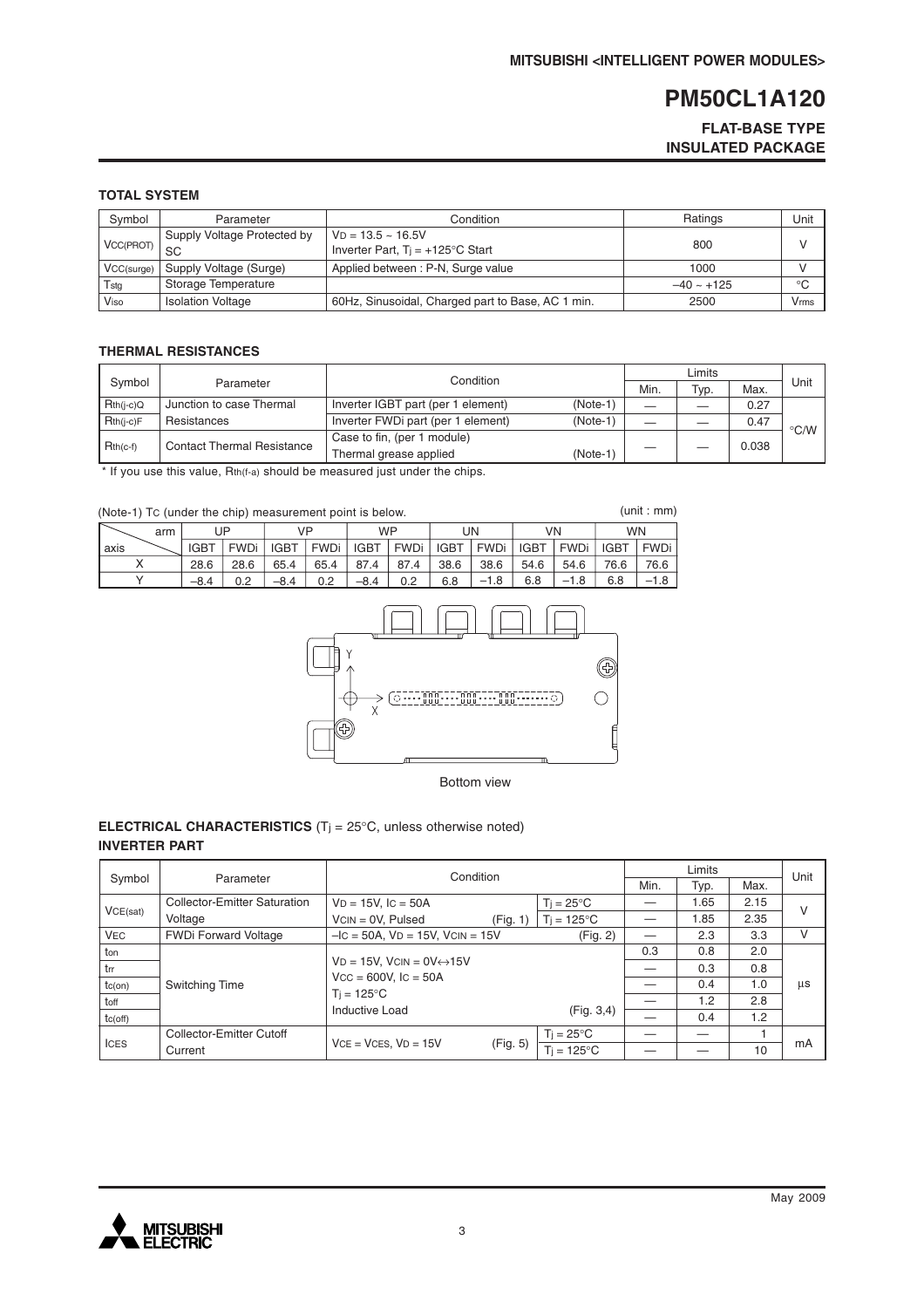### **FLAT-BASE TYPE INSULATED PACKAGE**

#### **CONTROL PART**

|                       |                                            |                                            |                                      | Limits |      |      |              |
|-----------------------|--------------------------------------------|--------------------------------------------|--------------------------------------|--------|------|------|--------------|
| Symbol                | Parameter                                  | Condition                                  |                                      |        | Typ. | Max. | Unit         |
| ID                    | <b>Circuit Current</b>                     | $VD = 15V$ , $VCIN = 15V$                  | <b>VN<sub>1</sub>-V<sub>NC</sub></b> |        | 6    | 12   |              |
|                       |                                            |                                            | $V^*P1-V^*PC$                        |        | 2    | 4    | mA           |
| Vth(ON)               | Input ON Threshold Voltage                 | Applied between: UP-VUPC, VP-VVPC, WP-VWPC |                                      | 1.2    | 1.5  | 1.8  | $\vee$       |
| Vth(OFF)              | Input OFF Threshold Voltage                | UN . VN . WN-VNC                           |                                      | 1.7    | 2.0  | 2.3  |              |
| SC                    | Short Circuit Trip Level                   | $-20 \le T_i \le 125^{\circ}$ C, VD = 15V  | (Fig. 3, 6)                          | 100    |      |      | A            |
| toff(SC)              | <b>Short Circuit Current Delay</b><br>Time | $VD = 15V$                                 | (Fig. 3, 6)                          |        | 0.2  |      | μs           |
| OT                    | Over Temperature Protection                | Detect Temperature of IGBT chip            | Trip level                           | 135    |      |      | $^{\circ}$ C |
| OT(hys)               |                                            |                                            | <b>Hysteresis</b>                    |        | 20   |      |              |
| UV                    | Supply Circuit Under-Voltage               | $-20 \leq T_i \leq 125^{\circ}C$           | <b>Trip level</b>                    | 11.5   | 12.0 | 12.5 | $\vee$       |
| <b>UV<sub>r</sub></b> | Protection                                 |                                            | Reset level                          |        | 12.5 |      |              |
| IFO(H)                | <b>Fault Output Current</b>                | $VD = 15V$ , $VCIN = 15V$                  | $(Note-2)$                           |        |      | 0.01 | mA           |
| IFO(L)                |                                            |                                            |                                      |        | 10   | 15   |              |
| tFO                   | Minimum Fault Output Pulse<br>Width        | $VD = 15V$                                 | $(Note-2)$                           | 1.0    | 1.8  |      | ms           |

(Note-2) Fault output is given only when the internal SC, OT & UV protections schemes of either upper or lower arm device operate to protect it.

#### **MECHANICAL RATINGS AND CHARACTERISTICS**

| Svmbol | Parameter       | Condition          | Min.      | Typ. | Max. | Unit    |             |
|--------|-----------------|--------------------|-----------|------|------|---------|-------------|
|        | Mounting torque | Mounting part      | screw: M5 | 2.5  | 3.0  | 3.5     | $N \cdot m$ |
|        |                 | Main terminal part | screw: M5 | 2.5  | 3.0  | 3.5     | $N \cdot m$ |
|        | Weight          |                    |           |      | 380  | —<br>__ |             |

#### **RECOMMENDED CONDITIONS FOR USE**

| Symbol     | Parameter                          | Condition                                                                        | Recommended value | Unit |
|------------|------------------------------------|----------------------------------------------------------------------------------|-------------------|------|
| <b>VCC</b> | Supply Voltage                     | Applied across P-N terminals                                                     | $\leq 800$        |      |
| <b>VD</b>  | <b>Control Supply Voltage</b>      | Applied between: VUP1-VUPC, VVP1-VVPC<br><b>VWP1-VWPC, VN1-VNC</b><br>$(Note-3)$ | $15.0 \pm 1.5$    |      |
| VCIN(ON)   | Input ON Voltage                   | Applied between: UP-VUPC, VP-VVPC, WP-VWPC                                       | $\leq 0.8$        |      |
| VCIN(OFF)  | Input OFF Voltage                  | UN . VN . WN-VNC                                                                 | $\geq 9.0$        |      |
| fPWM       | <b>PWM Input Frequency</b>         | Using Application Circuit of Fig. 8                                              | $\leq 20$         | kHz  |
| tdead      | Arm Shoot-through Blocking<br>Time | For IPM's each input signals<br>(Fig. 7)                                         | > 2.5             | μs   |

(Note-3) With ripple satisfying the following conditions: dv/dt swing ≤ ±5V/µs, Variation ≤ 2V peak to peak



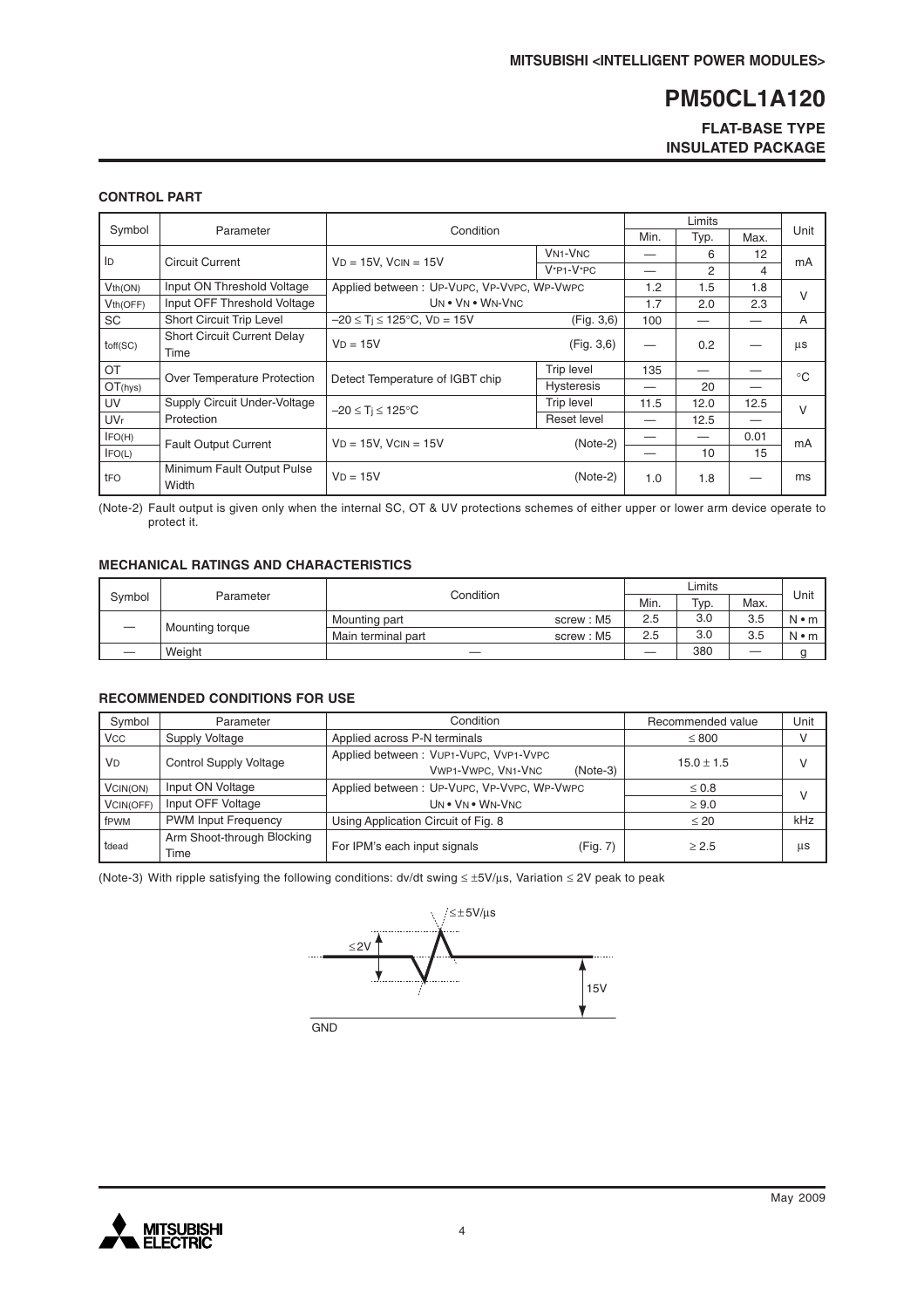### **FLAT-BASE TYPE INSULATED PACKAGE**

#### **PRECAUTIONS FOR TESTING**

1. Before applying any control supply voltage (VD), the input terminals should be pulled up by resistors, etc. to their corresponding supply voltage and each input signal should be kept off state.

After this, the specified ON and OFF level setting for each input signal should be done.

2. When performing "SC" tests, the turn-off surge voltage spike at the corresponding protection operation should not be allowed to rise above VCES rating of the device.

(These test should not be done by using a curve tracer or its equivalent.)











Fig. 6 SC Test Waveform



1.5V: Input on threshold voltage Vth(on) typical value, 2V: Input off threshold voltage Vth(off) typical value

Fig. 7 Dead time measurement point example

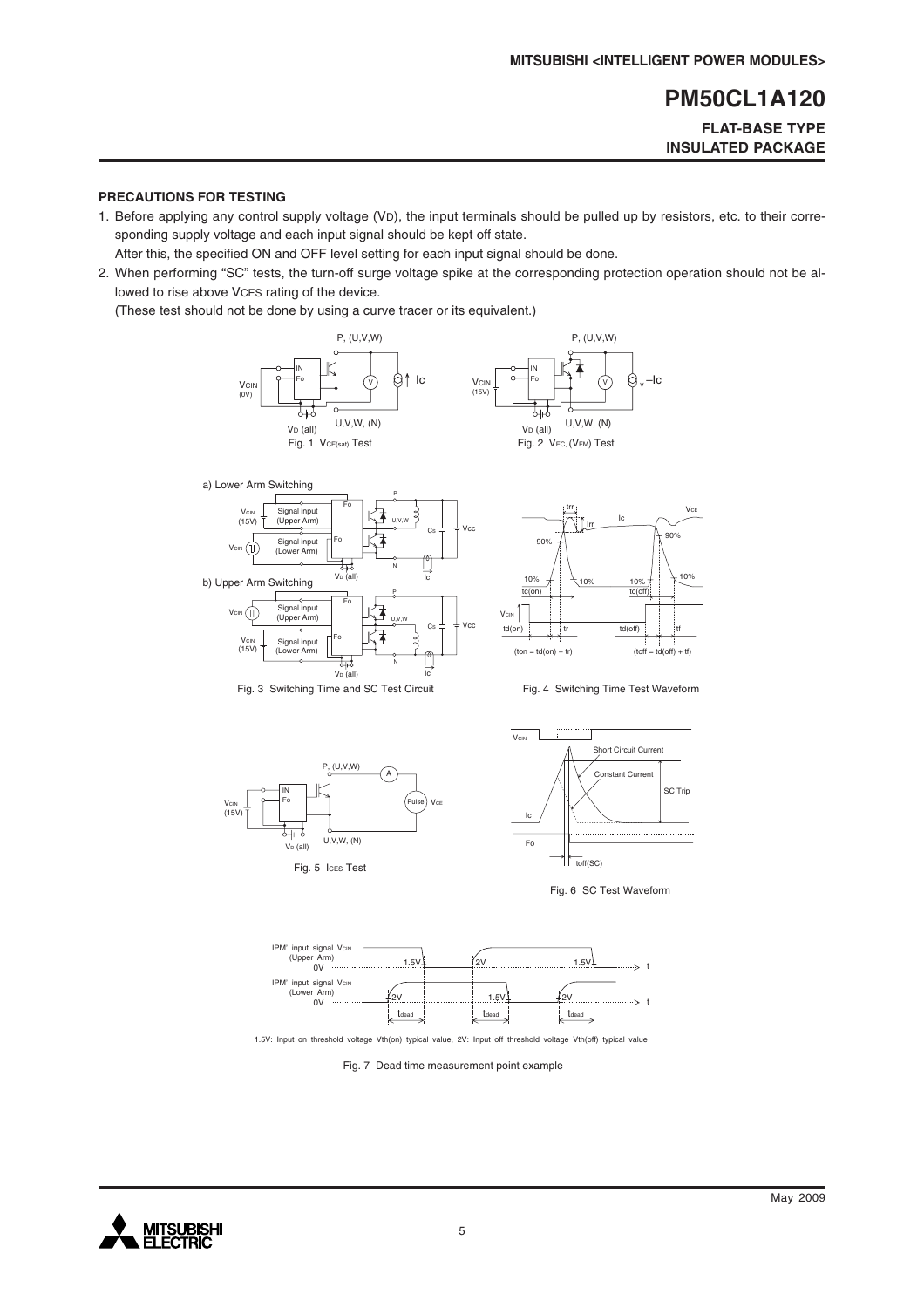**FLAT-BASE TYPE INSULATED PACKAGE**



Fig. 8 Application Example Circuit

#### **NOTES FOR STABLE AND SAFE OPERATION ;**

- •Design the PCB pattern to minimize wiring length between opto-coupler and IPM's input terminal, and also to minimize the stray capacity between the input and output wirings of opto-coupler.
- •Connect low impedance capacitor between the Vcc and GND terminal of each fast switching opto-coupler.
- •Fast switching opto-couplers: tPLH, tPHL <sup>≤</sup> 0.8µs, Use High CMR type.
- •Slow switching opto-coupler: CTR > 100%
- •Use 4 isolated control power supplies (VD). Also, care should be taken to minimize the instantaneous voltage charge of the power supply.
- •Make inductance of DC bus line as small as possible, and minimize surge voltage using snubber capacitor between P and N terminal.
- •Use line noise filter capacitor (ex. 4.7nF) between each input AC line and ground to reject common-mode noise from AC line and improve noise immunity of the system.

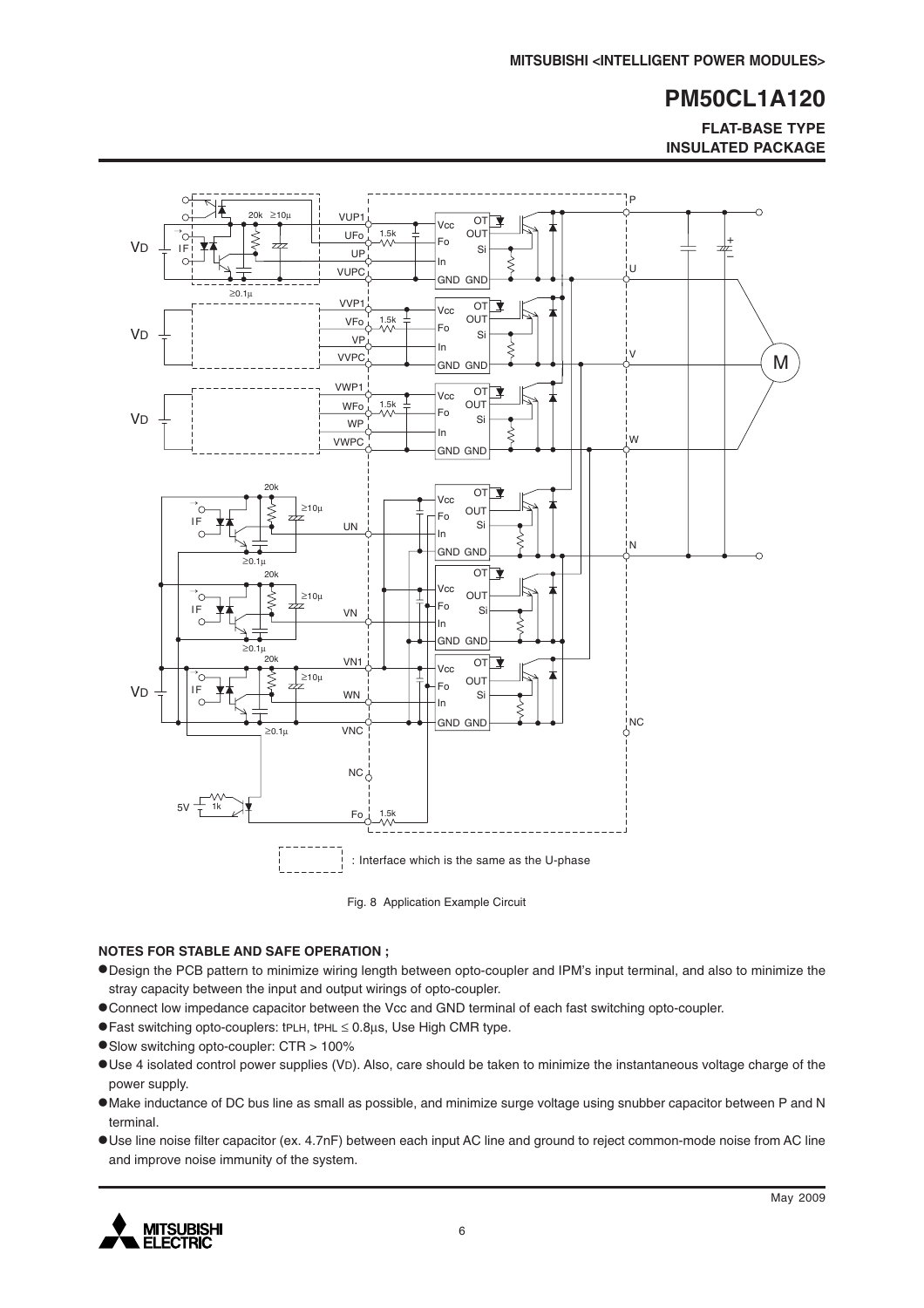#### **FLAT-BASE TYPE INSULATED PACKAGE**



COLLECTOR-EMITTER VOLTAGE VCE (V)



CONTROL POWER SUPPLY VOLTAGE VD (V)





COLLECTOR CURRENT IC (A)

**DIODE FORWARD CHARACTERISTICS**



EMITTER-COLLECTOR VOLTAGE VEC (V)

**SWITCHING TIME (tc(on), tc(off)) CHARACTERISTICS (TYPICAL)**



# **PERFORMANCE CURVES**

**MITSUBISHI ELECTRIC**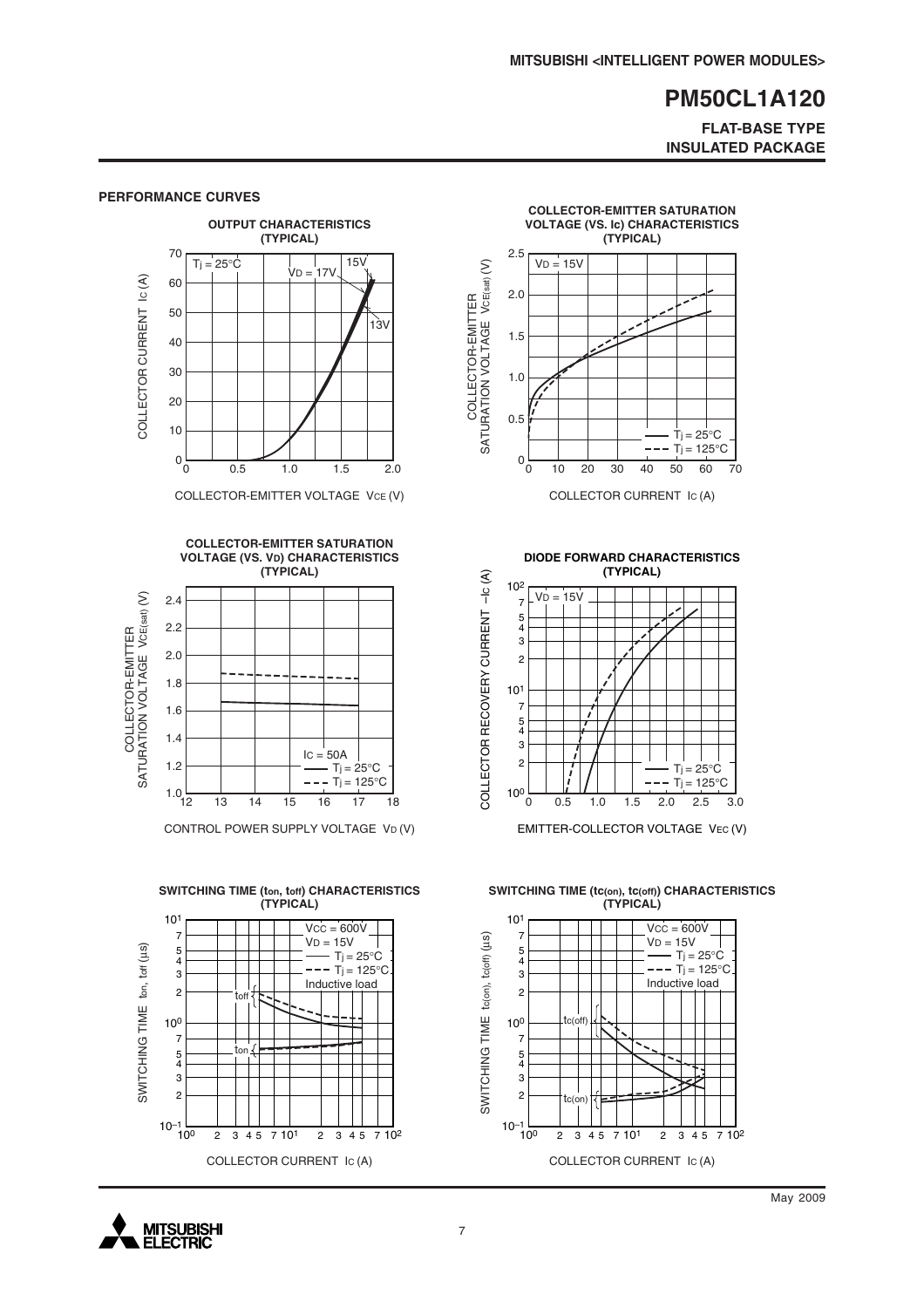**FLAT-BASE TYPE INSULATED PACKAGE**



**SWITCHING RECOVERY LOSS CHARACTERISTICS (TYPICAL)**



COLLECTOR REVERSE CURRENT –IC (A)





COLLECTOR REVERSE CURRENT –IC (A)

**ID VS. fc CHARACTERISTICS (TYPICAL)**



**SC TRIP LEVEL VS. Tj CHARACTERISTICS (TYPICAL)**